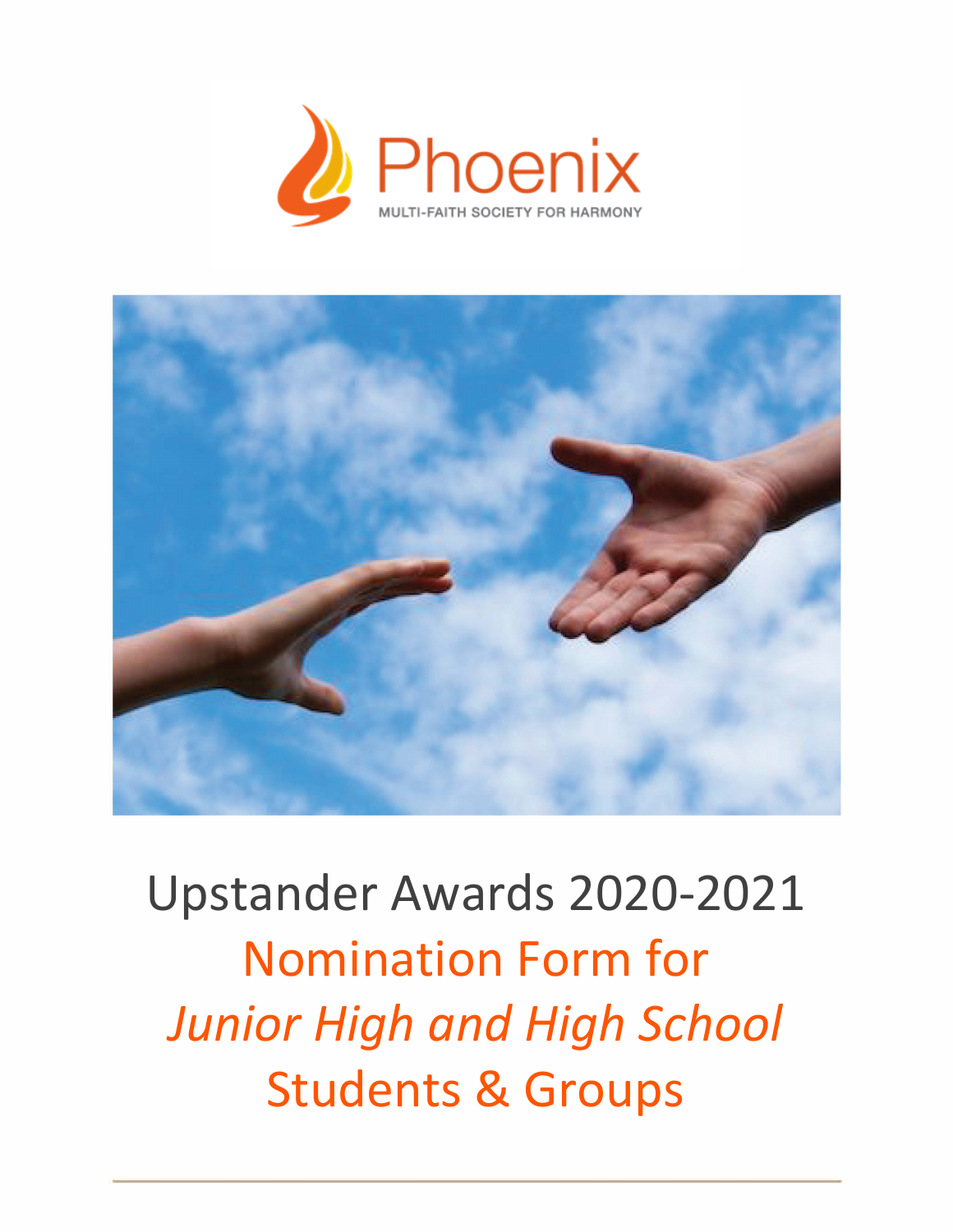## Introduction

The Phoenix Multi-Faith Society for Harmony is a respected group of volunteers from Edmonton's Jewish, Muslim and Christian communities. (See our website at:  [phoenixsociety.ca](https://www.phoenixsociety.ca/)). Our goal is to showcase how Edmontonians prize understanding, love and respect over hate and racism. We believe that Edmonton's youth are already leading the way in this regard, and that Junior High and High School students can prove this by nominating their fellow students or student groups who are "upstanders".

# An "upstander" is student, or a group of students, who reach out to others that have experienced racism or hatred and helps them

There are lots of safe ways to safely stand up to hatred, racism and prejudice. The Phoenix Multi-Faith Society for Harmony is interested in the little actions that make a big difference.

For example: Maybe you know a student who did a really cool presentation in school or elsewhere celebrating another culture's value? *If so, nominate them!* Maybe you saw a student stop and say some kind words to someone who was being bullied or disrespected? *If so, nominate them!* Or, maybe you know about a student or student group that volunteered their time and energy with Edmontonians struggling for inclusion and dignity, and made them feel welcome and valued. *If so, nominate that student or group!*

### Win a Prize!

Winning nominators and individual upstanders will each receive an ipad pro!

If the upstander is a student group, they can direct the Phoenix Society to donate \$250 on their behalf to the Royal Alberta Museum "Go" Program, or to the Canadian Museum of Human Rights!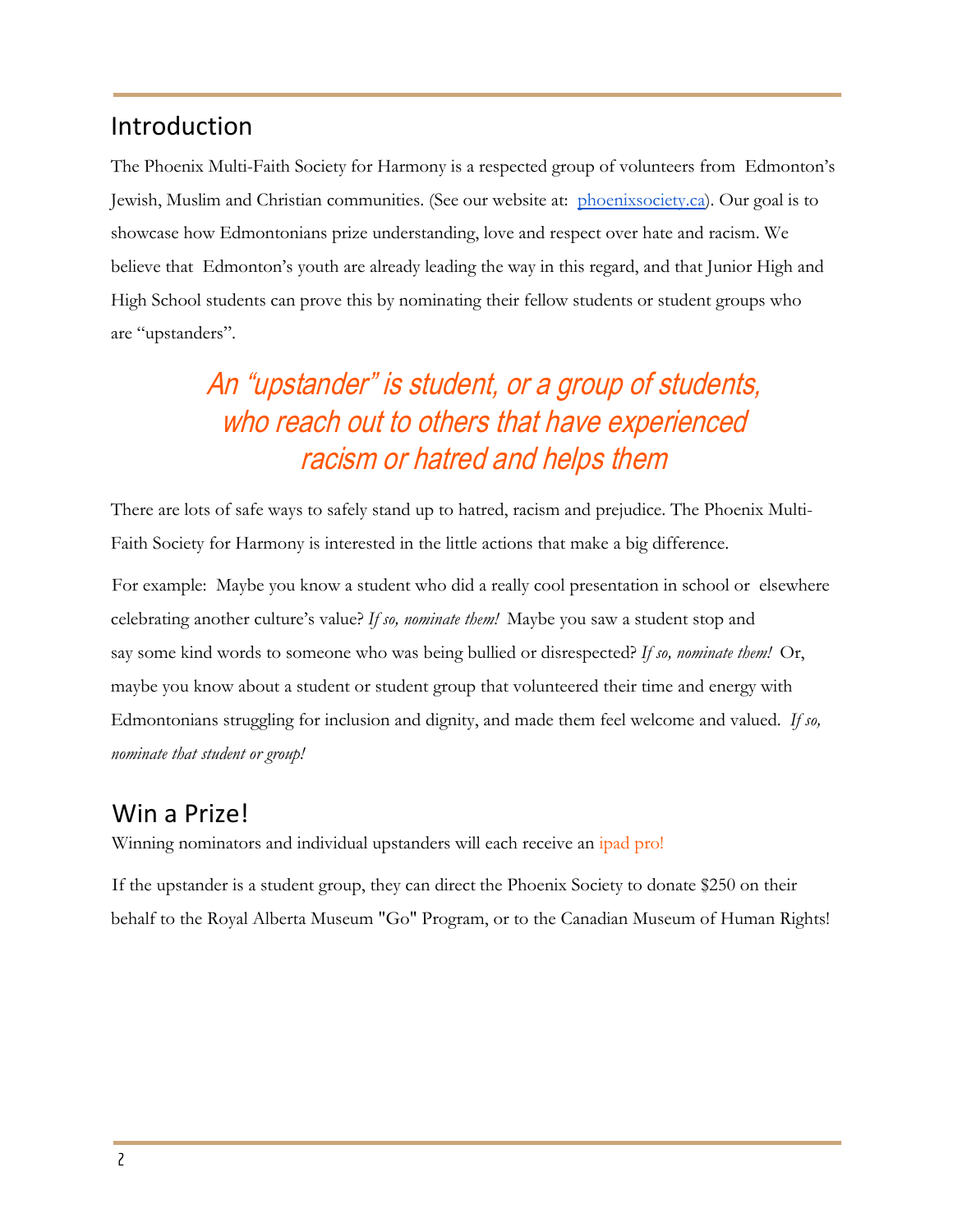### How to nominate an upstander

#### **Step 1:** *Tell the Story*

• Fill in the attached form telling your upstander's story, and ask a teacher to second your nomination.

#### **Step 2:** *Give Phoenix permission to share the story*

• Fill in the attached consent form. (Ask your parents to review and fill in the form if you are under 18 years old). Upstanders, or their parents, must also fill in their part of the consent form, giving permission to share their good deed with others. Consent can also be withdrawn by the nominator or the upstander at any time. Just write to us if you change your mind.

#### **Step 3:** *Send us your nomination before the entry deadline*

• Scan and submit your completed nomination form *by April 15, 2021* to the Phoenix Multi-Faith Society for Harmony online at [phoenixsociety.ca,](www.phoenixsociety.ca) *or* by mail at:

> Phoenix Multi-Faith Society For Harmony c/o Phoenix Society Secretary, Julien Hammond, 8421 - 101 Avenue Edm AB T6A 0L1 Phone: 780-469-1010

# Selecting our Upstanders for 2020-2021

Our volunteers will carefully review and validate the nominations that are sent to us before the entry deadline. We are keen to select upstanders who have made special efforts to make Edmonton a better place for those who have suffered racism and hatred. That said, everyone who submits a nomination or who has done something positive for others in Edmonton is already a winner in our books and will receive a letter acknowledging our appreciation for making Edmonton a better place. For those who win an ipad, and for group winners, congratulations! We will be in touch through your school to do a special presentation before the end of the school year.

Where permission is given in writing (see our consent forms), winning submissions will be posted on Phoenix's website. In fact, see [phoenixsociety.ca](https://www.phoenixsociety.ca/) for previous winners!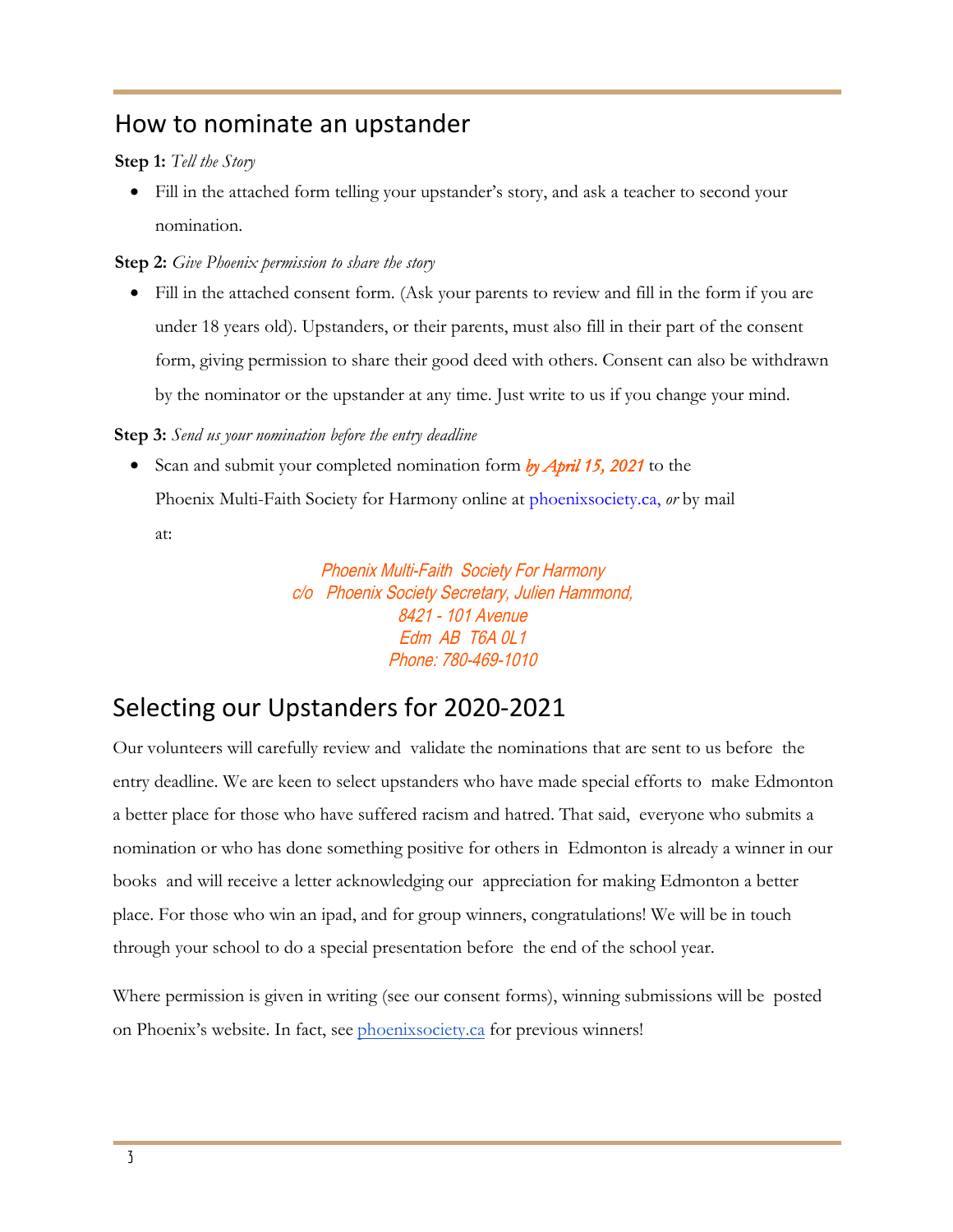### **Phoenix Multi-Faith Society for Harmony:** *Upstanders Nomination Form*

| Nominator                                                                                                                                                                                                                                                                                                                                                                                |                                                                                                                                                                                                                                                                                                                                                                                                                                                                                                                                                                                                                                                                                                                                                                                                 |
|------------------------------------------------------------------------------------------------------------------------------------------------------------------------------------------------------------------------------------------------------------------------------------------------------------------------------------------------------------------------------------------|-------------------------------------------------------------------------------------------------------------------------------------------------------------------------------------------------------------------------------------------------------------------------------------------------------------------------------------------------------------------------------------------------------------------------------------------------------------------------------------------------------------------------------------------------------------------------------------------------------------------------------------------------------------------------------------------------------------------------------------------------------------------------------------------------|
| Seconded by teacher                                                                                                                                                                                                                                                                                                                                                                      |                                                                                                                                                                                                                                                                                                                                                                                                                                                                                                                                                                                                                                                                                                                                                                                                 |
| Nominator contact                                                                                                                                                                                                                                                                                                                                                                        |                                                                                                                                                                                                                                                                                                                                                                                                                                                                                                                                                                                                                                                                                                                                                                                                 |
| Upstander or group                                                                                                                                                                                                                                                                                                                                                                       |                                                                                                                                                                                                                                                                                                                                                                                                                                                                                                                                                                                                                                                                                                                                                                                                 |
| Upstander's school                                                                                                                                                                                                                                                                                                                                                                       |                                                                                                                                                                                                                                                                                                                                                                                                                                                                                                                                                                                                                                                                                                                                                                                                 |
| Upstander's contact                                                                                                                                                                                                                                                                                                                                                                      |                                                                                                                                                                                                                                                                                                                                                                                                                                                                                                                                                                                                                                                                                                                                                                                                 |
| <b>Tell the story</b>                                                                                                                                                                                                                                                                                                                                                                    | My upstander deserves an award because                                                                                                                                                                                                                                                                                                                                                                                                                                                                                                                                                                                                                                                                                                                                                          |
| (About 3 paragraphs<br>should do the trick! Just<br>follow these prompts!)<br>What did your<br>upstander do?<br>Who benefited?<br>How can other<br>students build on<br>the upstander's<br>story? Can other<br>students or student<br>groups do<br>something similar?<br>What difference<br>does the<br>upstander's action<br>make in today's<br>society? Why does<br>the action matter? | and the control of the control of the control of the control of the control of the control of the control of the<br>the control of the control of the control of the control of the control of the control of the control of the control of the control of the control of the control of the control of the control of the control of the control<br><u> 1989 - Johann Stein, marwolaethau a bhann an chomhair an chomhair an chomhair an chomhair an chomhair an chom</u><br>the control of the control of the control of the control of the control of the control of the control of the control of the control of the control of the control of the control of the control of the control of the control<br>,我们也不能在这里的时候,我们也不能会在这里,我们也不能会在这里的时候,我们也不能会在这里的时候,我们也不能会在这里的时候,我们也不能会在这里的时候,我们也不能 |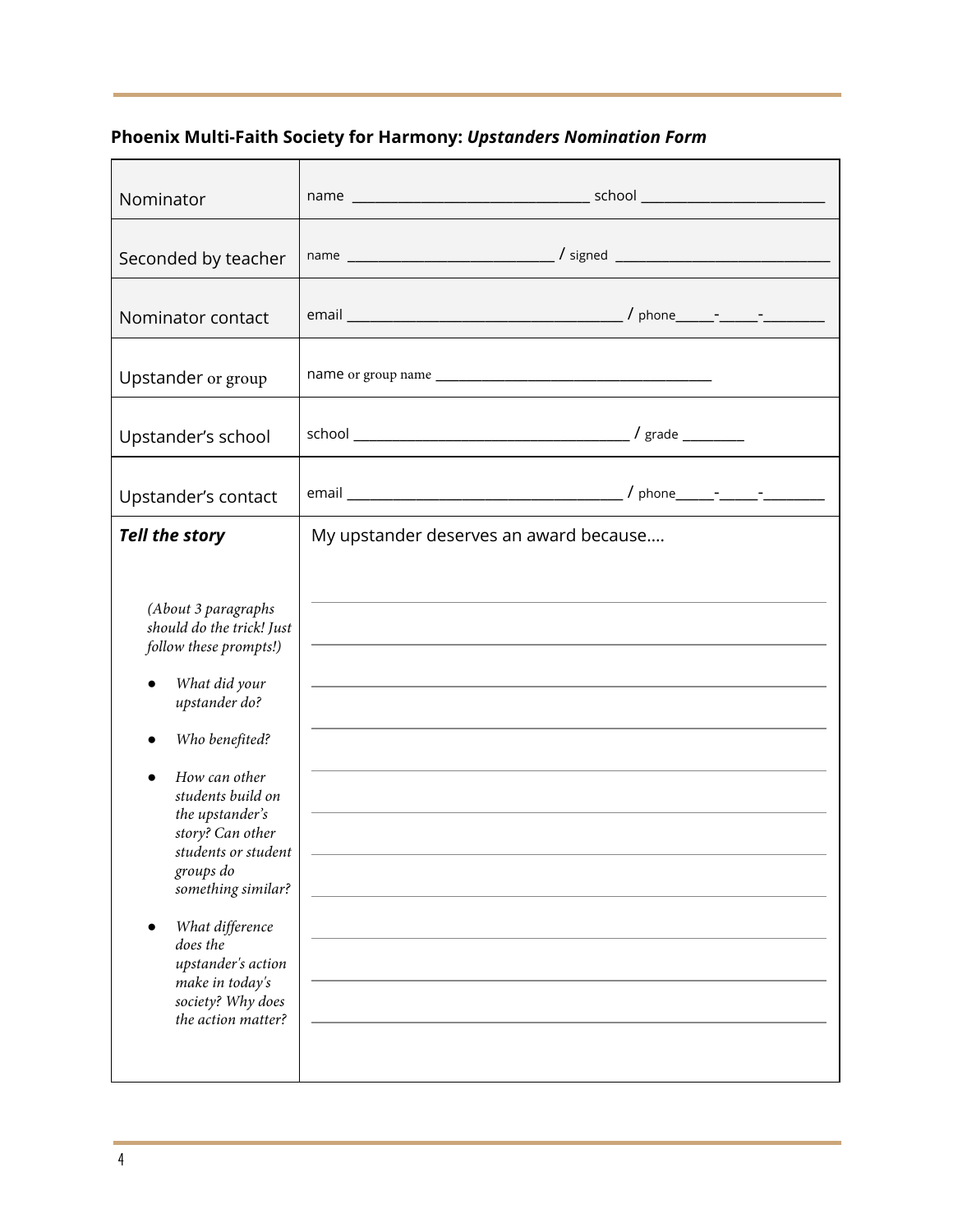### **Phoenix Multi-Faith Society for Harmony:** *Upstanders Nomination Form*

| Tell the story:                                               |  |
|---------------------------------------------------------------|--|
| Remember the<br>$\bullet$<br>prompts! You are<br>almost done! |  |
|                                                               |  |
|                                                               |  |
|                                                               |  |
|                                                               |  |
|                                                               |  |
|                                                               |  |
|                                                               |  |
|                                                               |  |
|                                                               |  |
|                                                               |  |
|                                                               |  |
|                                                               |  |
|                                                               |  |
|                                                               |  |
|                                                               |  |
|                                                               |  |
|                                                               |  |
|                                                               |  |
|                                                               |  |
|                                                               |  |

*(Don't forget to fill in and attach the consent forms!)*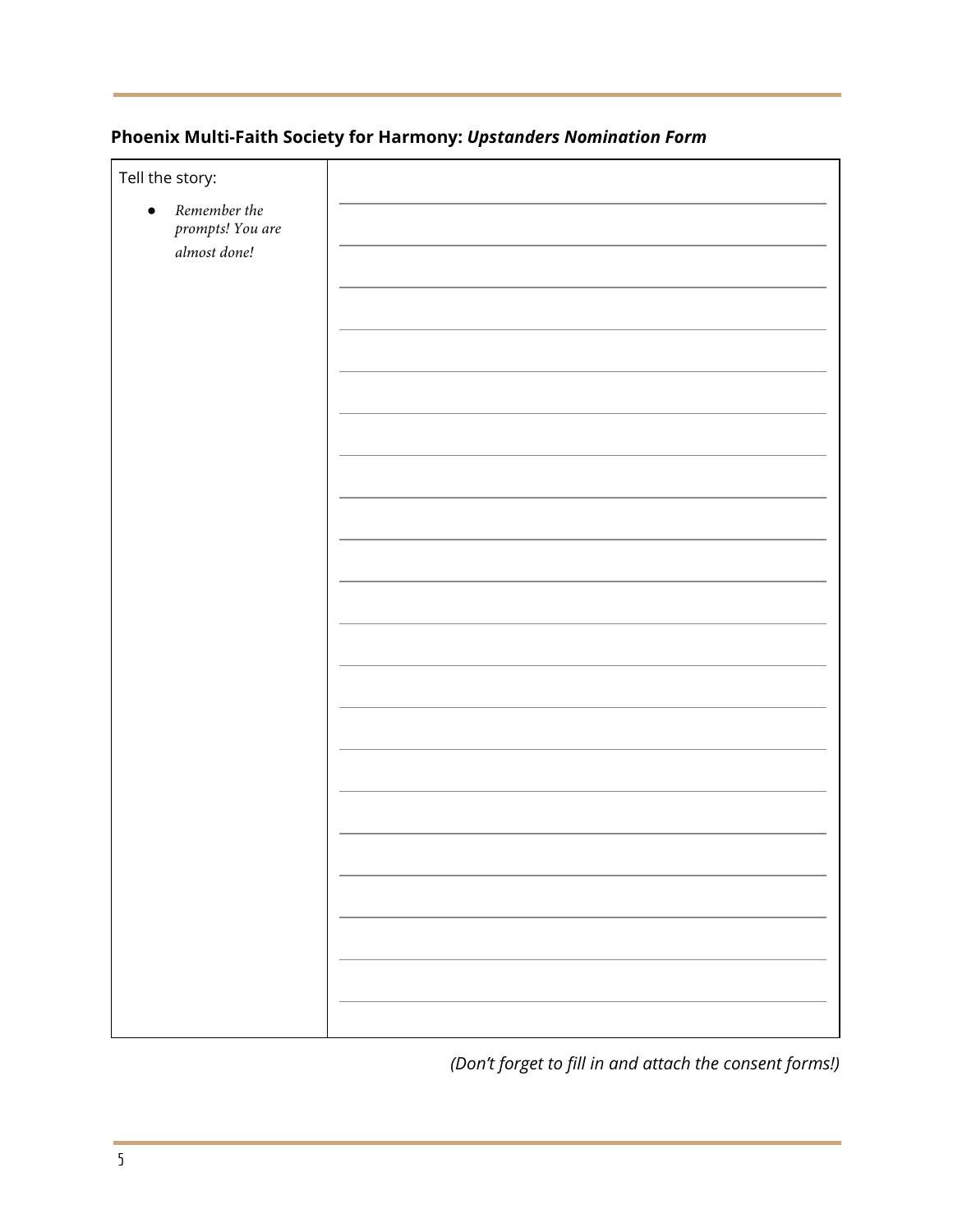#### Consent Forms<sup>1</sup> (For nominators and nominees who are under 18 years old)

| Parent or guardian of<br><b>Nominator:</b>                                                                                                                                                                                         |                                                                                                                                                                                                                                                                                                                                                                                                                                                                     |
|------------------------------------------------------------------------------------------------------------------------------------------------------------------------------------------------------------------------------------|---------------------------------------------------------------------------------------------------------------------------------------------------------------------------------------------------------------------------------------------------------------------------------------------------------------------------------------------------------------------------------------------------------------------------------------------------------------------|
| I agree to having<br>Phoenix receive and<br>share on its website<br>and/or at a public<br>celebration my child's<br>likeness (i.e. a picture)<br>and that my child<br>spotted a good deed<br>and nominated an<br>upstander!        | Phoenix Multifaith Society for Harmony receiving and sharing my<br>child's likeness on its website and at a public celebration that my<br>child did something cool and nominated an upstander! I understand<br>that there will be no payment for the use of my child's information<br>for this purpose. I also understand that my consent may be revoked<br>(taken back in the future) by emailing the Phoenix Society at<br>phoenixsociety.ca/contact.             |
|                                                                                                                                                                                                                                    |                                                                                                                                                                                                                                                                                                                                                                                                                                                                     |
|                                                                                                                                                                                                                                    | Dated (day/month/year)                                                                                                                                                                                                                                                                                                                                                                                                                                              |
|                                                                                                                                                                                                                                    |                                                                                                                                                                                                                                                                                                                                                                                                                                                                     |
| Parent or guardian of<br><b>Upstander:</b>                                                                                                                                                                                         |                                                                                                                                                                                                                                                                                                                                                                                                                                                                     |
| I agree to having<br>Phoenix receive and<br>share on its website<br>and/or at a public<br>celebration my child's<br>likeness (i.e. a picture)<br>and that my child is an<br>upstander who did<br>something positive for<br>others! | the Phoenix Multifaith Society for Harmony receiving and sharing my<br>child's likeness on its website and at a public celebration that my<br>child is an upstander who did something positive for others! I<br>understand that there will be no payment for the use of my child's<br>information for this purpose. I also understand that my consent<br>may be revoked (taken back in the future) by emailing the Phoenix<br>Society at phoenixsociety.ca/contact. |
|                                                                                                                                                                                                                                    |                                                                                                                                                                                                                                                                                                                                                                                                                                                                     |
|                                                                                                                                                                                                                                    |                                                                                                                                                                                                                                                                                                                                                                                                                                                                     |

*If you or the nominee are already eighteen years old, please see/sign the consent form on the next page.*

*<sup>1</sup> The Phoenix Multi-Faith Society for Harmony will only share the names and good deeds of those students whose parents or guardians agree to it. If consent is not given, students are still eligible to win prizes for spotting an upstander, or for being an upstander. We just won't tell anyone about it.*